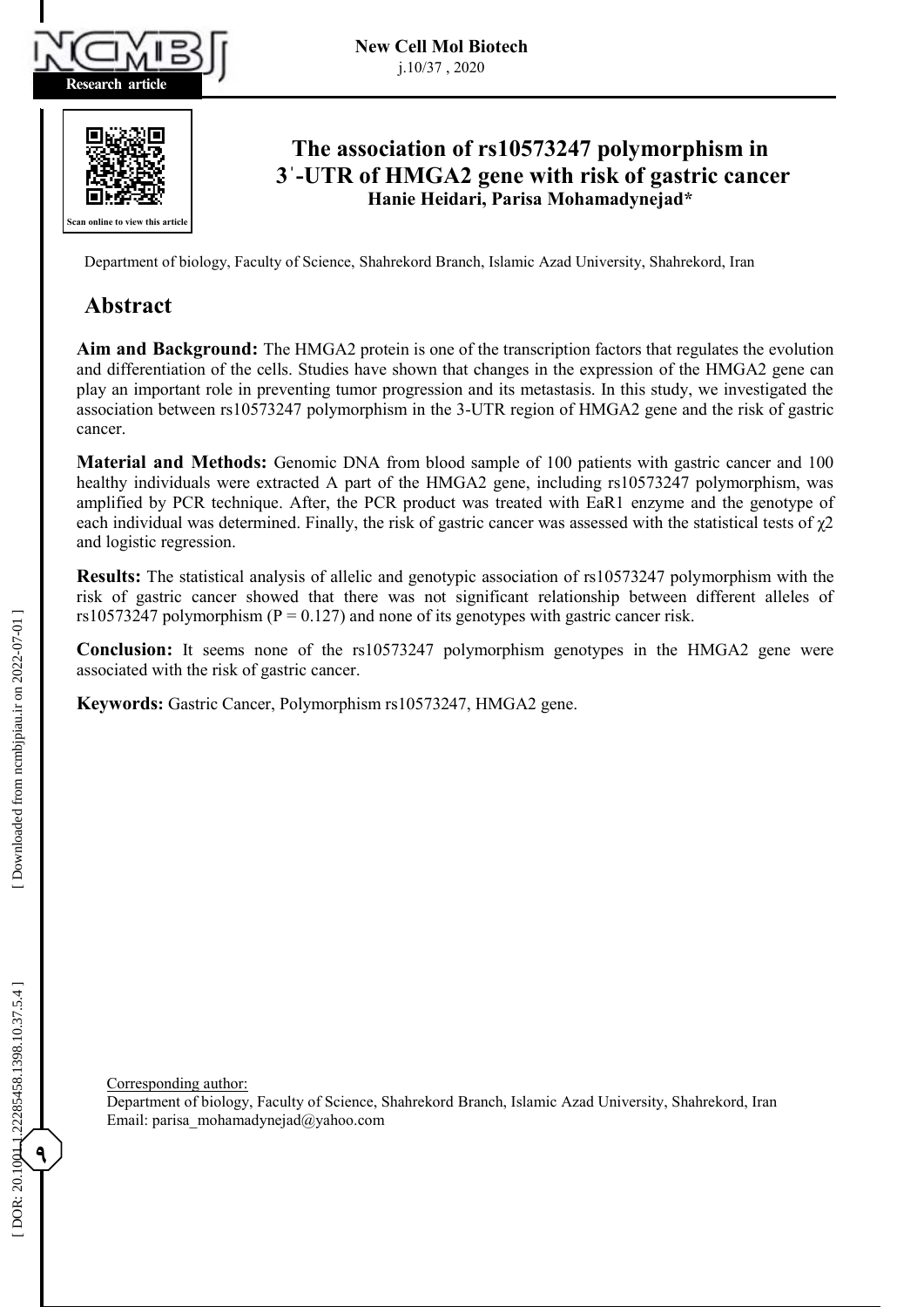

# **HMGA2 ژن UTR - ˈ ارتباط پلیمورفیسم 10573247rs در 3**

## **با خطر ابتال به سرطان معده**

**هانیه حیدری، پریسا محمدی نژاد \***

گروه زیست شناسی، دانشکده علوم پایه، واحد شهرکرد، دانشگاه آزاد اسالمی، شهرکرد، ایران

**چکیده**

پروتئین *2HMGA* یکی از فاکتورهای رونویسی تنظیم کننده تکامل و تمایز سلول است. بررسیها نشان میی دهید **سابقه وهدف:** که تغییرهای بیان ژن *2HMGA* میتواند نقش مهمی در جلوگیری از پیشرفت تومور و جلوگیری از متاستاز آن داشته باشد.

**مواد و روشها:** از نمونه خون 755 فرد مبتال به سرطان معده و 755 فرد سالم DNA ژنومی استخراج شد. سپس بخشی از ژن *2HMGA* که در برگیرنده پلیمورفیسم *10573247rs* بود با تکنیک PCR تکثیر شد. در ادامه محصول PCR با آنزیم ژنوتیپ هر فرد مشخص گردید. در نهایت با تست آماری محدوداالثر *1EaR* تیمار شد و χ و رگرسیون لجستیک ارتباط این واریانت با <sup>2</sup> خطر ابتال به بیماری سرطان معده بررسی شد.

یافتهها: بررسی آماری ارتباط آللی و ژنوتیپی پلیمورفیسم 10573247 با خطر ابتلا به سرطان معده نشان داد که ارتباط معناداری بین آللهای مختلف پل<sub>ی</sub>مورفیسم rs10573247 (P=•/۱۲۷) و هیچ یک از ژنوتیپهای آن با خطر ابتلا به سرطان معده وجود ندارد.

عدم ارتباط پلیمورفیسم *10573247rs* در ژن *2HMGA* با خطر ابتال به سرطان معده ارتباطی ندارد که میتواند **نتیجهگیری**: ناشی از حجم کم نمونه مورد بررسی باشد.

سرطان معده، پلیمورفیسم *10573247rs*، ژن *2HMGA*. **واژههای کلیدی:**

**مقدمه**

سرطان در کشورهای توسعه یافته و در حال توسعه بهترتیب اولین و دومین عامل مرگ و میر است. سرطان معده در جهان

**ـــــــــــــــــــــــــــــــــــــــــــــــــ**

**نویسنده مسئول:**

گروه زیست شناسی، دانشکده علوم پایه، واحد شهر کرد، دانشگاه ازاد اسالمی، شهرکرد، ایران parisa\_mohamadynejad@yahoo.com :الکترونیکی پست ناریخ دریافت: ۱۳۹۷/۰۶/۰۵ ناریخ پذیرش: ۱۳۹۸/۰۴/۳۱

بهعنوان چهارمین سرطان شایع و دومین عامل مرگ بر اثر سرطان شناخته میشود (۱). این سرطان یکی از شایعترین بدخیمیها در سراسر جهان است و جزء بیماریهای چند عاملی $^{\backprime}$  (عوامل عفونی، محیطی و ژنتیکی) دستهبندی میشود (۳،۲). براساس امارهای ارائه شده بیشترین فراوانی سرطان معده در کشورهای ژاپن، چین و روسیه گزارش شده است و کمترین فراوانی مربوط به کشورهای توسعه یافته غربی است . همانطور که از این دادهها استنباط میشود، شیوع ) 0 ( سرطان معده در جمعیتهای مختلف اختالف قابل توجهی

**10**

<sup>&</sup>lt;sup>1</sup> Multifactorial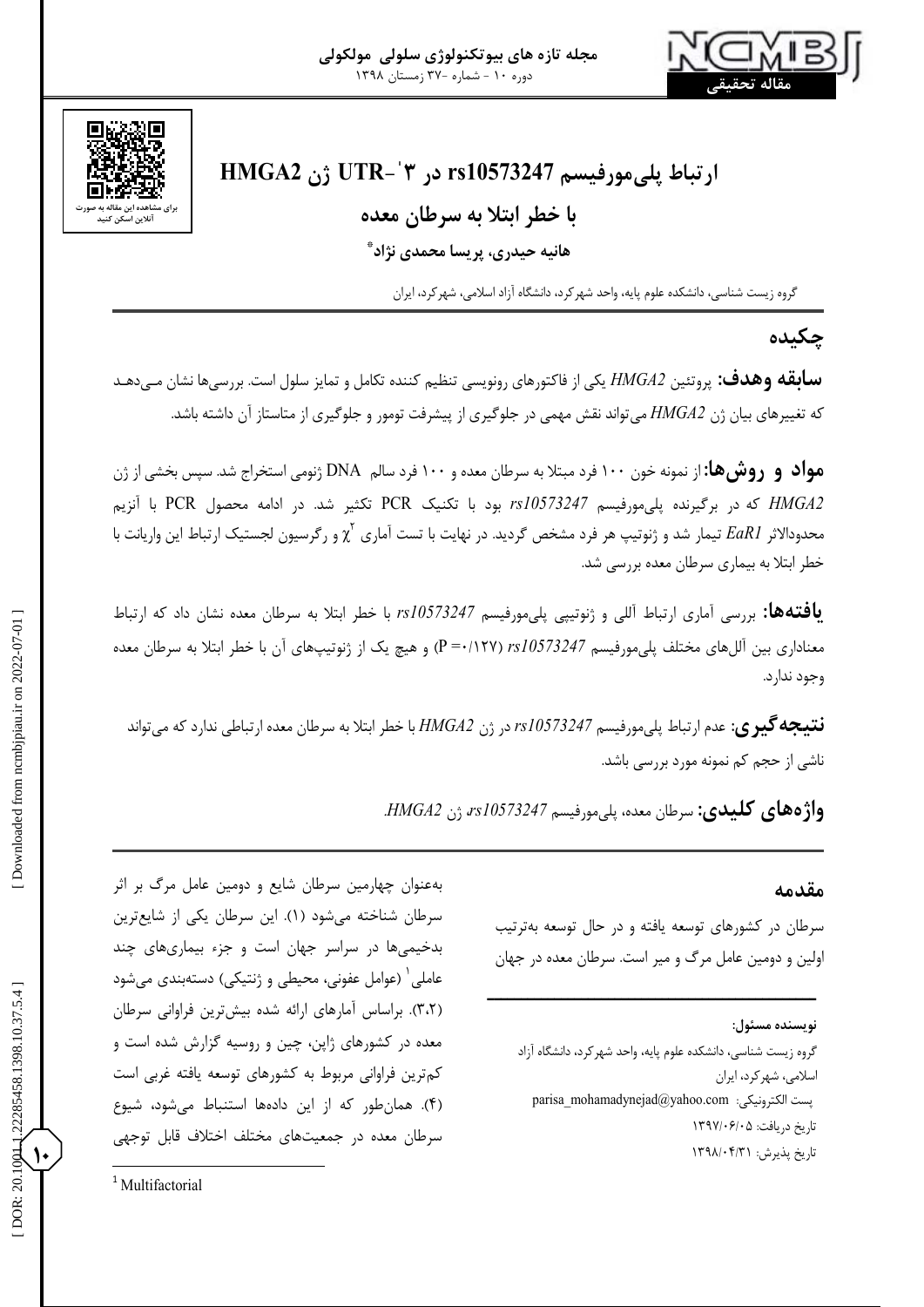اصلی زمینه ژنتیکی یکی از عوامل ایجاد سرطان در انسان<br>است. مؤلفههای اصلی زمینه ژنتیکی جهش ها و یلی مورفیسم-ها هستند که اثر خود را با تغییر میزان بیان یا تغییر عملکرد پروتئینها ایجاد میکنند. تنوع و تفاوت در سکانس DNA انسانها میتواند نحوه ایجاد بیماریها و پاسخ به پاتوژنها، مواد شیمیایی، داروها، واکسنها و سایر عوامل را تحت تأثیر قرار دهد (۹،۸).

عوامل ژنتیکی مرتبط با این سرطان میتوان به جهشها و پلیمورفیسمها اشاره کرد (۱۰).

پروتئین *2HMGA* یکی از فاکتورهای رونویسی تنظیمکننده تکامل و تمایز سلولهای مزانشیم است. این پروتئین شامل سه متصل شونده به DNA بوده و بهصورت چنگک AT" ناحیه " خاص به نواحی غنی از AT در شیار کوچک DNA متصل میشود (۱۱). ژن کد کننده این پروتیئن بر روی بازوی کوچک کروموزوم 72 و در ناحیه 15q12 قرار داشته و از 0 اگزون تشکیل شده است. این پروتئین غیر هیستونی دارای عملکردهای متعددی در سلول هستند و بهعنوان تنظیم کننده بیان ژنهای مختلف، در تمایز و بلوغ سلولی شرکت میکند. بهعالوه *2HMGA* دارای نقش فعال در تنظیم و کنترل چرخه سلولی است (١٢). صرفنظر از عملکرد طبیعی، مطالعهها نشان میدهد که افزایش بیان این فاکتور رونویسی میتواند موجب باال رفتن احتمال بروز انواع سرطان از جمله سرطان چنین افزایش احتمال متاستاز و تهاجم بافتهای معده و هم توموری گردد. بررسی مکانیسم عمل این فاکتور رونویسی نشان میدهد که در سلولهای توموری با افزایش بیان *2HMGA* بیان دو ژن *1TET* و *9HOXA* سرکوب شده، مسیر سیگنالی TGFβ فعال میگردد، بیان ژن *Slug* افزایش *β/Wnt* فعال میشود، سلولهای اپیتلیال به *-cateni* n و مزانشیمی تبدیل میشوند و مسیر سیگنالی *-3pSTAT* فعال میگردد که در نهایت منجر به افزایش احتمال متاستاز و تهاجم سلولی میگردد. در نتیجه کنترل تغییرهای بیان ژن تومور و جلوگیری از متاستاز آن داشته باشد )79-71(. *2HMGA* میتواند نقش مهمی در جلوگیری از پیشرفت دارد که دو دلیل عمده آن عبارتند از ۱) تفاوت زمینه ژنتیکی جمعیت کشورهای مختلف و ۲) تفاوت در سبک زندگی به-خصوص عادات غذایی مانند مصرف نمک و غذاهای آماده؛ البته شیوع سرطان معده با میزان مرگ و میر ناشی از آن متفاوت است و پدیده دوم بیشتر بهعلت تشخیص دیر هنگام<br>سرطان معده در فاز پیشرفته بیماری است (۵).<br>درمان اصلی سرطان معده در مراحل اولیه جراحی است و

رادیوتراپی و شیمی درمانی در صورت نیاز بهصورت تکمیلی انجام میشود. در درمان مراحل پیشرفته بیماری نیز از اقدامات جراحی، رادیوتراپی و شیمی درمانی برای درمان استفاده میشود اما بهطور معمول با نتایج خوب همراه نیست. شاید مهمترین اقدام الزم بهمنظور افزایش موفقیت درمان این نوع سرطان تشخیص زودرس آن باشد. بههمین علت جلوگیری از بروز سرطان، شناسایی دقیقتر علل آن مورد نیاز است. آسیب-<br>شناسی مولکولی سرطان علاوهبر این که درک فرآیند بیماری-زایی را تسهیل میکند، ابزاری نیرومند برای یافتن مارکرهای مولکولی<sup>۲</sup> مناسب جهت پیشآگهی بیماری را نیز فراهم میآورد.

سرطان معده میتواند در بیمار بهصورت تک گیر<sup>۳</sup> شکل گیرد و یا منشاء ارثی داشته باشد. حدود ده درصد موارد این سرطان در شاخه ارثی جای میگیرد و از میان ۱ تا ۳ درصد کارسینوماهای معده، بر اثر سندرمهای ارثی شناخته شده و Lynch ایجاد میگردد. سرطان FAP<sup>۵</sup> ،HDGC HDGC یک بیماری اتوزومی غالب است که معده با منشاء کمابیش95 درصد افراد مبتال به آن در یکی از ژنهای و یا *1CDH* جهش دارند *E* )1،0(. مهارکننده تومور *cadherin-*

با توجه به اینکه سرطانی شدن سلولها فرآیندی چند عاملی ناشی از اثرهای موازی محیط و ژنتیک است از مولفههای

**11**

122285458.1398.10.37.5.4

DOR: 20.1001

<sup>&</sup>lt;sup>2</sup> Molecular markers<br>
<sup>3</sup> Sporadic<br>
<sup>4</sup> Hereditary diffuse gastric cancer<br>
<sup>5</sup> Familial adenomatous polyposis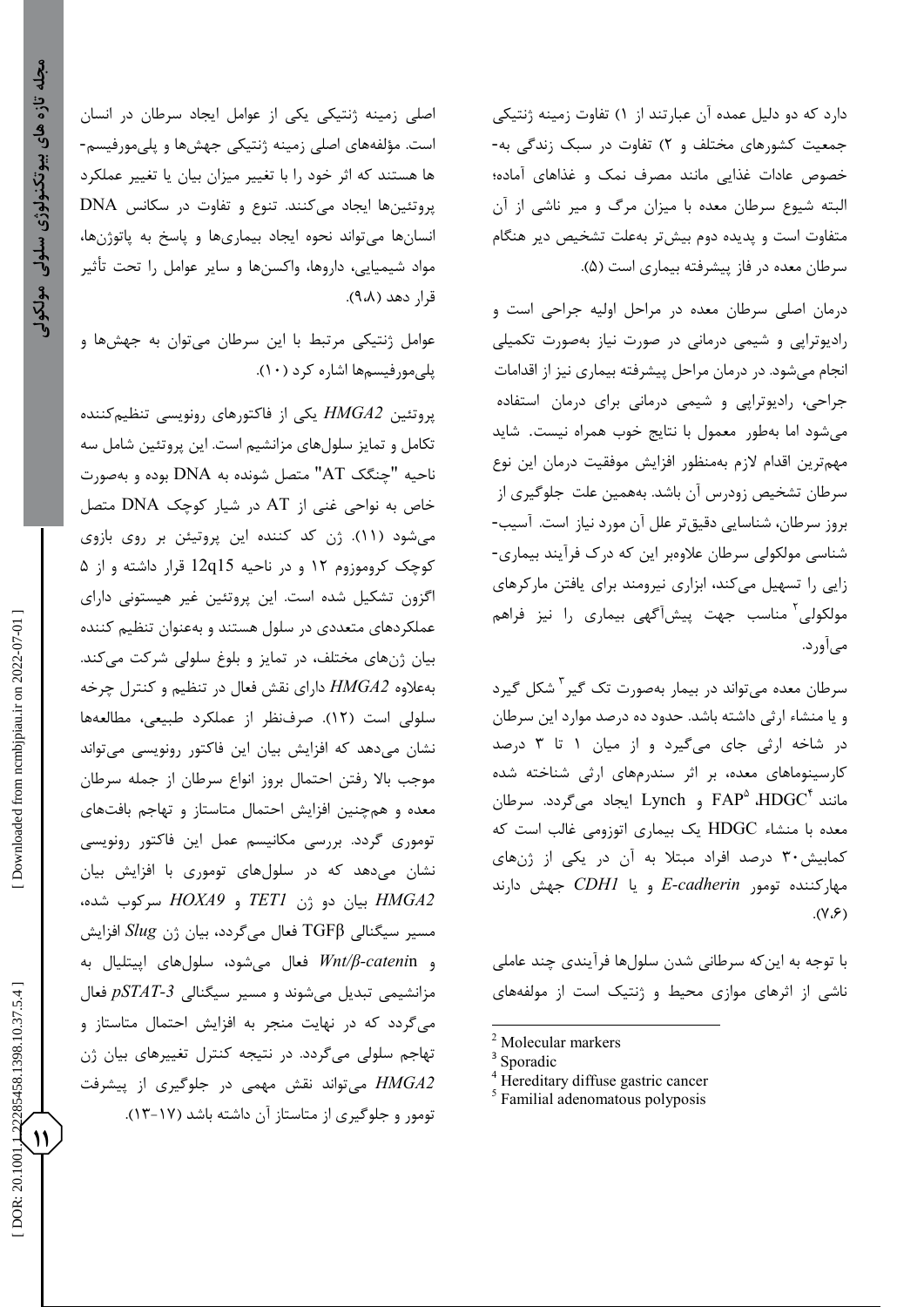از آنجاییکه پلیمورفیسمها عامل تفاوتهای فرد به فرد در حساسیت نسبتبه ایجاد بیماری و پاسخ به درمان دارویی هستند، بهعنوان عوامل مهم پزشکی شخص محور شناخته <sup>0</sup> میشوند که مبنای طبابت در آینده نه چندان دور خواهد بود<br>(۱۸،۷). پلیمورفیسم درج و یا حذف (INDEL)<sup>۷</sup> یک نوع از تنوع ژنتیکی است که در آن یک توالی نوکلئوتیدی خاص<br>ایجاد میشود و یا از بین میرود. با وجود اینکه پلیمورفیسم-<br>های تک نوکلئوتیدی (SNP<sup>) ۸</sup>رایج هستند اما *NDELه*ا به-طور وسیعی در سراسر ژنوم گسترش یافتهاند. *INDEL*ها شامل مجموع ۳ میلیونی از ۱۵ میلیون تنوع ژنتیکی شناخته شده هستند (۱۹). در این مطالعه، جهش *INDEL* بهصورت ضافه شدن دو اسید نوکلئیک تیمیدین به موقعیت ۱۰۸ ناحیه با نام *10573247rs* مورفیسمی ژن *2HMGA*، پلی *3 -UTR 3* که بهعلت حضور این پلیمورفیسم در ناحیه *-* نماید یجاد می ا<br>ا اتصال میکرو تواند هدف مناسبی *UTR* ژن *2HMGA* می RNAهای مختلف و تنظیم بیان این ژن باشد.

در نهایت با توجه به نتایج تحقیقات مختلف در رابطه با ارتباط بیان ژن *2HMGA* با خطر ابتال و متاستاز در تغییرهای سرطانهای مختلف از جمله سرطان معده این مطالعه با هدف *3 -UTR* مورفیسم *10573247rs* در ناحیه ارتباط پلی بررسی . گردید بتال به سرطان معده طراحی ژن *2HMGA* با خطا ا

# **روش کار**

**12**

**نمونه و استخراج DNA جمعآوری**

در پژوهش حاضر که یک مطالعه مورد-شاهدی است از ۱۰۰ فرد مبتال به سرطان معده )بیماری توسط پزشک معالج تأیید شده است) و ۱۰۰ فرد سالم (بدون سابقه ابتلا به بیماریهای گوارشی) که از لحاظ سن (a±) و جنس با گروه بیمار، همسانسازی شده بودند بهعنوان گروه کنترل نمونه خون در نگهداری لولههای CBC حاوی EDTA تهیه و در دمای -25

<sup>5</sup> Personalized Medicine  $\frac{6}{\text{Insert}}$  Insert/ Removal polymorphism  $\frac{8}{\text{Single Nucleotide polymorphisms}}$ 

گردید. همه افراد شرکت کننده در این مطالعه فرم رضایتنامه و پرسشنامه را نیز تکمیل کردند. پس از استخراج DNA از خون با کیت استخراج DNA از خون GeNetBio( کره جنوبی( کیفیت و عدم شکستگی DNA در تمام نمونهها با استفاده از الکتروفورز بر روی ژل آگارز یک درصد بررسی شد.

### **طراحی پرایمر**

*3* توالی دربرگیرنده پلیمورفیسم *10573247rs* واقع در *- UTR* ژن *2HMGA* در قسمت پایگاه داده NCBI گرفته شده و با استفاده از نرمافزار 7Oligo برای تکثیر این ناحیه پرایمرهای مناسب طراحی گردید (جدول ۱).

جدول ۱. توالی پرایمرهای موردنظر برای تکثیر ناحیه دربرگیرنده پلی-ژن *2HMGA 3* مورفیسم حذف و اضافه *10573247rs* در *UTR-*

| نوع يرايمر | توالی                      |
|------------|----------------------------|
| Forward    | 5'-CACTTGTCAGCCTCAGAGCA-3' |
| Reverse    | 5'-ATGGTGAACTCAAGCCGAAG-3' |

### **تکنیک PCR**

بهمنظور تکثیر ناحیه دربرگیرنده پلیمورفیسم *10573247rs* از تکنیک PCR استفاده شد. بدین منظور 75 میکرولیتر میکرولیتر پرایمر 7 ،)Ampelicon مسترمیکس PCR( ۵) Reverse و ۱ میکرولیتر پرایمر Reverse (۵) پیکومول)، ۱ میکرولیتر نمونه DNA و ۷ میکرولیتر آب مقطر ( در با هم مخلوط و طبق برنامه بهینه شده PCR( جدول 2 دستگاه PCR قرار داده شد.

. برنامه بهینه شده PCR جدول 2

| <b>Stage</b>            | Temperature $(^{\circ}C)$ | <b>Time</b>                  | Cycle |
|-------------------------|---------------------------|------------------------------|-------|
| Primary<br>denaturation | ۹۵                        | $\Delta$ min                 |       |
| Denaturation            | ۹۵                        | $\uparrow \Delta$ Sec        |       |
| Annealing               | ۶۴                        | $\uparrow \Delta$ Sec        | ٣۵    |
| Extension               | ٧٢                        | $\texttt{f}\Delta\text{Sec}$ |       |
| Final<br>Extension      | ٧٢                        | V Min                        |       |

Downloaded from nembjpiau.ir on 2022-07-01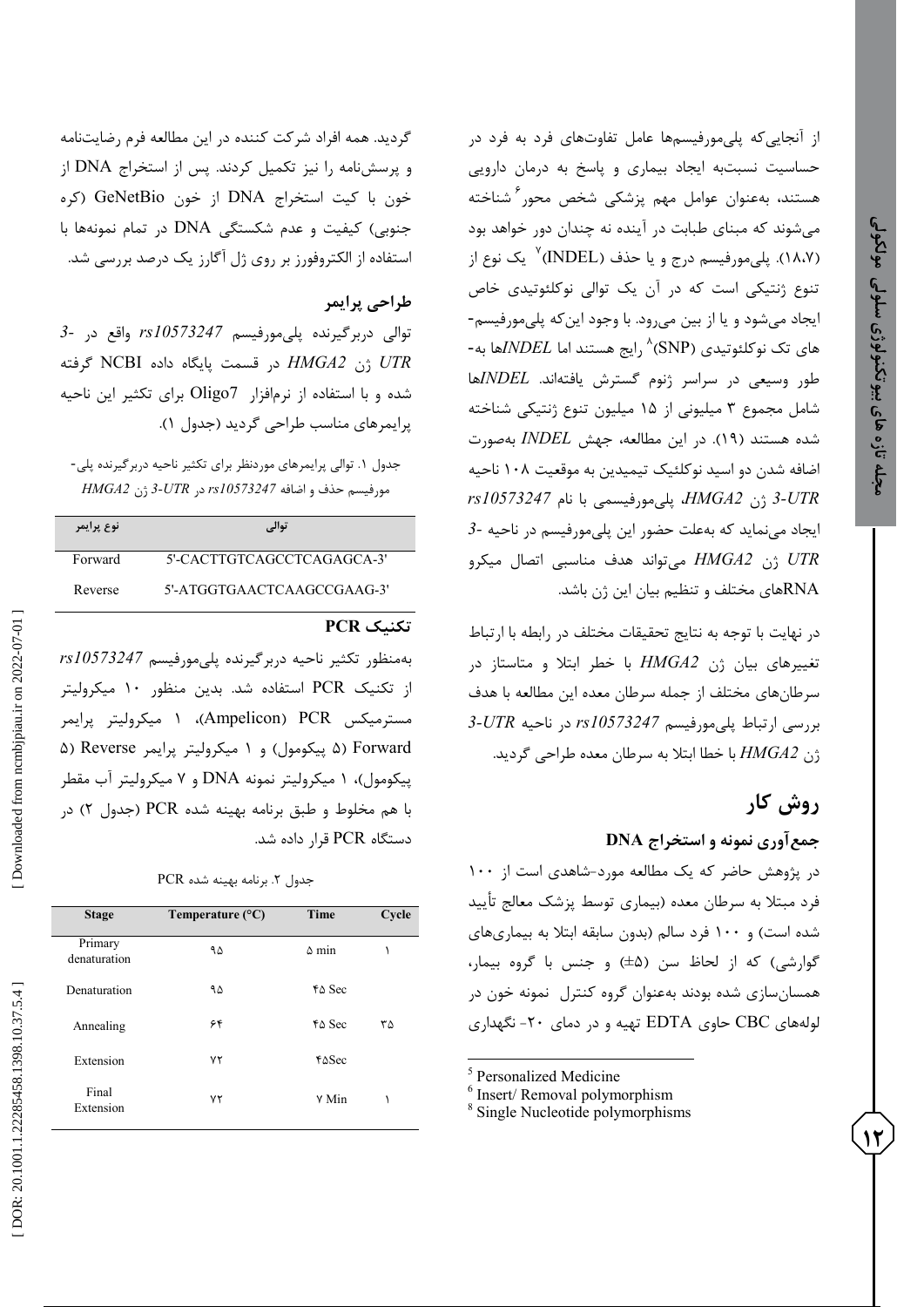### **تکنیک RFLP**

آنزیمهای برشی دستهای از آنزیم های آندونوکلئاز بهشمار میروند که یک توالی اختصاصی از بازها را در درون مولکول DNA دو رشتهای شناسائی میکنند. لذا براساس<br>وجود جهش در جایگاههای تشخیص و یا از بین رفتن جایگاه-های شناسایی آنزیم قطعههای متفاوتی بهوجود میآید. بدینترتیب جهشهای نقطهای و یا باز آرایی )مانند حذف و اضافه) که سبب تفاوت در تعداد محلهای برش آنزیمی و یا تغییر در اندازه قطعهها میشود، منجر به شناسایی پلیمورفیسم در ساختار DNA میگردد.

در این مطالعه برای شناسایی پلیمورفیسم حذف و اضافه *10573247rs* از آنزیم *EaRI* استفاده شد. بدین منظور پس از انجام PCR، محصول PCR با آنزیم محدودگر *EaRI*( بر اساس پروتکل آنزیم) تیمار گردید. سپس برای تشخیص<br>ژنوتیپ هر فرد، محصول تیمار آنزیمی بر روی ژل آگارز ۱/۵ درصد بهمدت 05 دقیقه الکتروفورز گردید و با استفاده از های دستگاه Doc Gel، عکسبرداری شد. بر اساس قطعه مشاهده شده در هر نمونه طبق جدول (۳) پس از تیمار محصول PCR با آنزیم *EaRI* ژنوتیپهای هر فرد مشخص گردید.

### **تجزیه و تحلیل آماری**

SPSS تجزیه و تحلیل دادهها با استفاده از نرم افزار آماری<br>23.0 و تست آماری  $\chi^Y$ و رگرسیون لجستیک انجام شد.

های DNA پس از تیمار محصول PCR با آنزیم بر . سایز قطعه جدول 9 اساس ژنوتیپ هر فرد

| باندهای مشخص شده     | ژنوتیپ       |
|----------------------|--------------|
| <b>TYF</b> bp, IFVbp | <b>TT/TT</b> |
| ۳۷۱ bp               | $-$ / $-$    |
| TV bp, TTF bp, IFVbp | $-7T$        |

### **یافتهها**

**مشخصات جمعیت مورد مطالعه** 

مشخصات عمومی جمعیت مورد مطالعه در جدول (۴) درج 07/90±79/11 و گروه بیمار 05/51±70/77 هستند. الزم به- شده است. در این مطالعه میانگین سنی گروه کنترل ذکر است که دامنه سنی افراد کنترل 95 تا 37 و در افراد بیمار 95 تا 39 بود. همچنین در 755 نمونه کنترل 02 نفر مرد و 91 نفر زن بودند که میانگین سنی در مردان بهترتیب در گروه کنترل و بیمار برابر با ۶۱/۵۰±۱۳/۰۵ و ۵۹/۹۰±۱۳/۱۵ بود. همچنین میانگین سنی در زنان بهترتیب در گروه کنترل و بیمار ۱۵/۲۱±۶۰/۶۹ و ۱۵/۷۲±۶۰/۳۴ به-دست آمد.

#### جدول ۴. مشخصات جمعیت مورد مطالعه

| مشخصات                | گروه کنترل                        | گروه بیمار                       |
|-----------------------|-----------------------------------|----------------------------------|
| تعداد کل نمونهها      | ۰۰۱                               | ۱۰۰                              |
| مر د                  | ۶۲                                | ۶۲                               |
| زن                    | ۳۸                                | ۳۸                               |
| دامنه سنے             | $T - 91$                          | $r - 9r$                         |
| میانگین سنی           | $51/84 \pm 17/8$                  | $5.1.7\pm15/11$                  |
| میانگین سنے، در مردان | 51/0.111/0                        | $\Delta$ 9/9 $\cdot$ $\pm$ 17/18 |
| میانگین سنے در زنان   | $51/\cdot \Delta \pm 1 \Delta/T1$ | $5.775\pm10.077$                 |

#### **نتایج استخراج DNA**

بهمنظور اطمینان از صحت استخراج ِDNA ژنومی و بررسی کیفی آن، DNA تعدادی از نمونهها بر روی ژل آگارز ۱ درصد الکتروفورز شد (شکل ۱).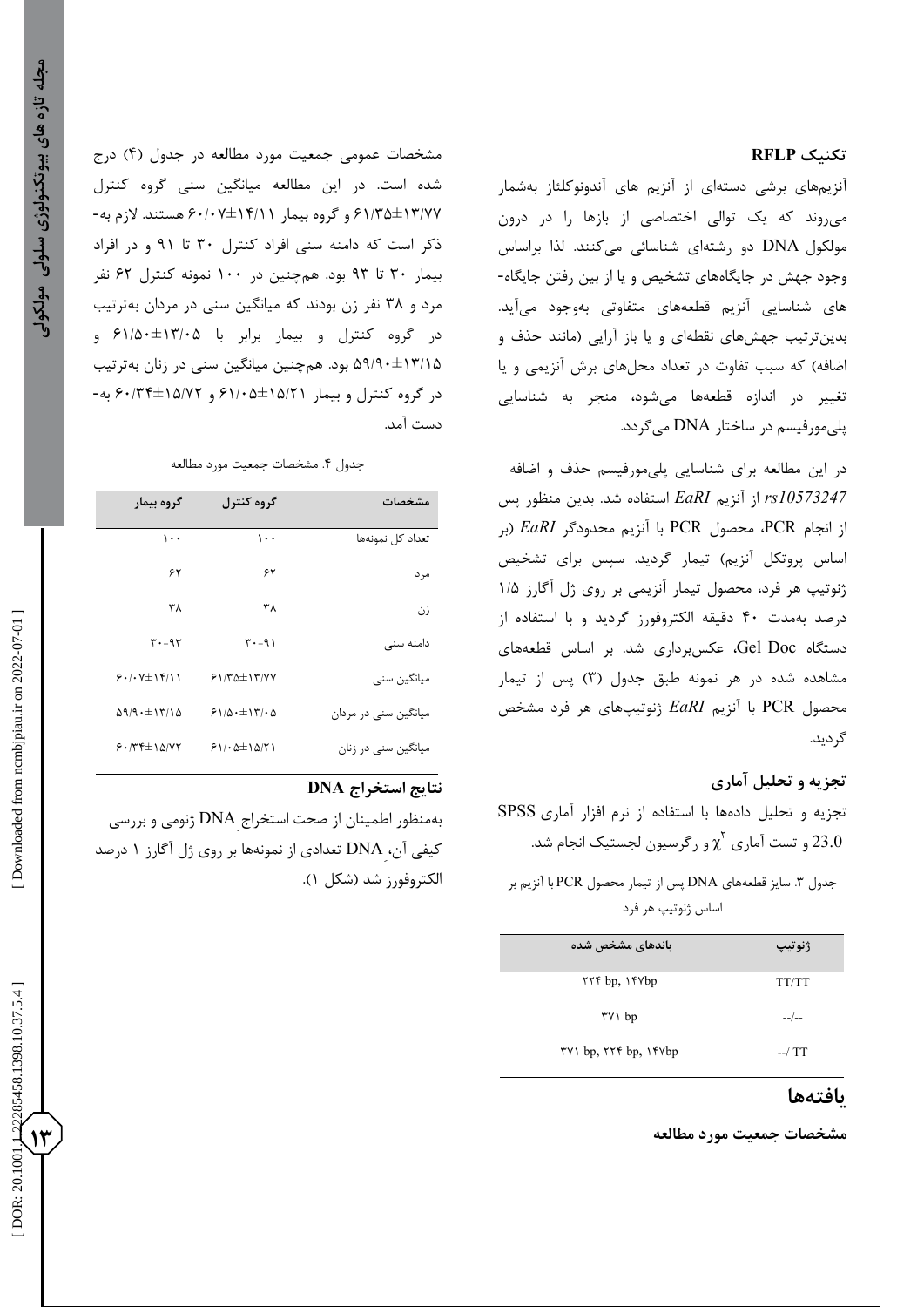

. الکتروفورز DNA استخراج شده چند نمونه بر روی ژل آگارز یک شکل 7 درصد

### **نتایج حاصل از PCR**

پس از استخراج DNA از نمونههای خون، فرآیند تکثیر ناحیه مورد نظر به کمک پرایمرهای اختصاصی با تکنیک PCR درصد انجام گردید و محصول PCR بر روی ژل آگارز 7 لکتروفورز شد (شکل ۲) محصول ۳۷۱pb دهنده صحت تکثیر ناحیه مورد نظر است.



کنترل منفی و چاهک . نتایج PCR تعدادی از نمونهها. چاهک A شکل 2 مارکر bp 755 است. F

#### **نتایج حاصل از هضم آنزیمی**

برای تشخیص ژنوتیپ هر فرد پس از انجام PCR، محصول- های بهدست آمده با آنزیم *EaRI* برش داده شدند.



مارکر bp 755است. . نتایج حاصل از هضم آنزیمی. چاهک D شکل 9 چاهک $\rm{d}$ ی G،G،C بهونههای هتروزیگوت، چاهک $\rm{B.G}$  هموزیگوت برش هموزیگوت برش خورده هستند. نخورده، چاهک F

## **توزیع و فراوانی ژنوتیپی پلیمورفیسم** *10573247rs* **در جمعیت مورد مطالعه**

*3ˈ* توزیع و فراوانی ژنوتیپی پلیمورفیسم *10573247rs* در *-* ) *UTR* ژن *2HMGA* در جمعیت مورد مطالعه در جدول )0 آورده شده است. همانطور که مشاهده میشود از مجموع 755 نمونه شاهد و 755 فرد بیمار، تعداد 92 نفر )شامل 79 بیمار و 73 کنترل( ژنوتیپ TT/TT، 33 نفر )شامل 01 بیمار و 07 کنترل( ژنوتیپ /--TT و 03 نفر )93 بیمار و 95 کنترل) دارای ژنوتیپ ––/–– بودند.

. توزیع و فراوانی ژنوتیپی پلیمورفیسم *10573247rs* در جمعیت جدول 0 مورد مطالعه.

| مجموع                    | كنترل                         | بيمار         | ژنوتیپ  |
|--------------------------|-------------------------------|---------------|---------|
| $\mathbf{Y} \mathbf{Y}'$ | 197                           | $\Upsilon$    | TT/TT   |
| 99                       | ۵۱٪                           | ۴۸٪           | $TT/-$  |
| 99                       | $\mathbf{r} \cdot \mathbf{A}$ | $\mathcal{M}$ | $-$ /-- |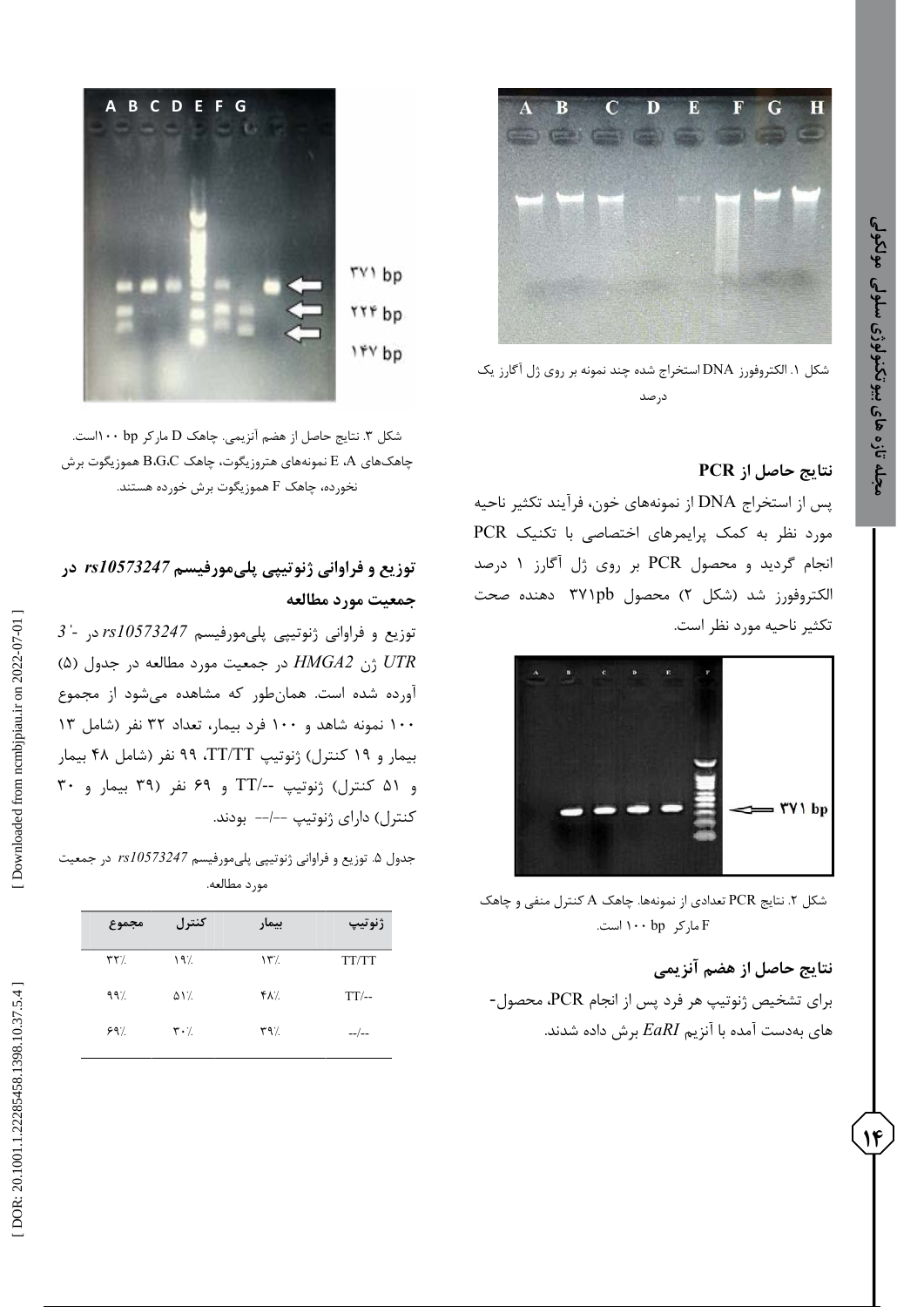# **توزیع و فراوانی آللی پلیمورفیسم** *10573247rs* **در جمعیت مورد مطالعه** بررسی فراوانی آللی برای پلیمورفیسم*10573247rs* در جمعیت مورد مطالعه نشان میدهد که نسبت فراوانی آللی TT به -- در گروه بیمار برابر ۰/۳۷ و در گروه کنترل برابر با ۱٬۴۴۵ بود. در جدول (۶) توزیع فراوانی آللی پلیمورفیسم *ˈ3* ژن *2HMGA* در جمعیت مورد *-UTR* در *rs10573247*

مطالعه آورده شده است.

### توزیع و فراوانی آللی پلیمورفیسم *10573247rs* درجمعیت مورد جدول 0 مطالعه

| کنترل (٪)                   | بيمار (٪)  | آلل |
|-----------------------------|------------|-----|
| (99/2)                      | (YY) Yf    | TТ  |
| $(\Delta\Delta/\Delta)$ 111 | $(55)$ 155 |     |

**ارتباط آللی پلیمورفیسم** *10573247rs* **با خطر ابتال به سرطان معده**

بررسی آماری ارتباط آللی پلیمورفیسم *10573247rs* با خطر ابتال به سرطان معده نشان میدهد که در سطح آماری 30 درصد ارتباط معناداری بین آللهای مختلف پلیمورفیسم *10573247rs* با خطر ابتال به سرطان معده وجود ندارد (۱۲۷×- P) (جدول ۷).

. ارتباط آللی پلیمورفیسم *10573247rs* با خطر ابتال به سرطان جدول 1 معده

| 95% CI          | <b>OR</b> | P     | آلل |
|-----------------|-----------|-------|-----|
|                 |           |       | TT  |
| $.7910 - Y / Y$ | ١/٣۶۵     | .115Y | --  |

# **ارتباط ژنوتیپی پلیمورفیسم** *10573247rs* **با خطر ابتال به سرطان معده**

از سوی دیگر بررسی آماری ارتباط ژنوتیپی پلیمورفیسم *10573247rs* با خطر ابتال به سرطان معده نشان داد ژنوتیپهای مختلف این پلیمورفیسم با خطر ابتال به سرطان .) معده ارتباط معناداری ندارند )جدول 1

## جدول ۸. ارتباط ژنوتیپی پلیمورفیسم *1810573247 ب*ا *خط*ر ابتلا به سرطان معده

| 95% CI                                                       | <b>OR</b>    | p     | آلا ،         |
|--------------------------------------------------------------|--------------|-------|---------------|
|                                                              | ١            |       | TT/TT         |
| $.1917 - 71.19$                                              | 1/۳۷۶        | .759  | $TT/-$        |
| $\cdot$ / $\wedge$ ) $-\frac{\varepsilon}{\varepsilon}$      | 1/9          | .714  | $-$ / $-$     |
| $\cdot$ / $\gamma$ $\gamma$ - $\gamma$ / $\gamma$ / $\gamma$ | $1/\Delta V$ | .180. | $TT/---$ --/- |
|                                                              |              |       |               |

# **ارتباط ژنوتیپی پلیمورفیسم** *10573247rs* **با انواع مختلف سرطان معده**

بهعالوه بررسی ارتباط ژنوتیپی پلیمورفیسم *10573247rs* با بروز انواع سرطان معده نشان داد که با درنظر گرفتن ژنوتایپ TT/TT بهعنوان مرجع، ژنوتیپهای مختلف این پلیمورفیسم با بروز انواع مختلف سرطان معده ارتباط معناداری ندارند .) )جدول 3

## . ارتباط ژنوتیپی پلیمورفیسم *10573247rs* با انواع مختلف جدول 3 سرطان معده

| 95% CI                                                                                    | <b>OR</b>          | P     | <b>Diffuse</b> | <b>Intestinal</b> | آلل    |
|-------------------------------------------------------------------------------------------|--------------------|-------|----------------|-------------------|--------|
|                                                                                           |                    |       | ٣              | ۴                 | TT/TT  |
| $\cdot$ /۲ $\cdot$ $\cdot$ $\sim$ $\cdot$ $\cdot$ $\cdot$ $\cdot$ $\cdot$ $\cdot$ $\cdot$ | $1/\cdot \Delta r$ | .7901 | ۱۵             | ۱۹                | $TT/-$ |
| $.181 - 872$                                                                              | ۶٬۱۸۶۳             | .787  | $\setminus$    | ۱۷                |        |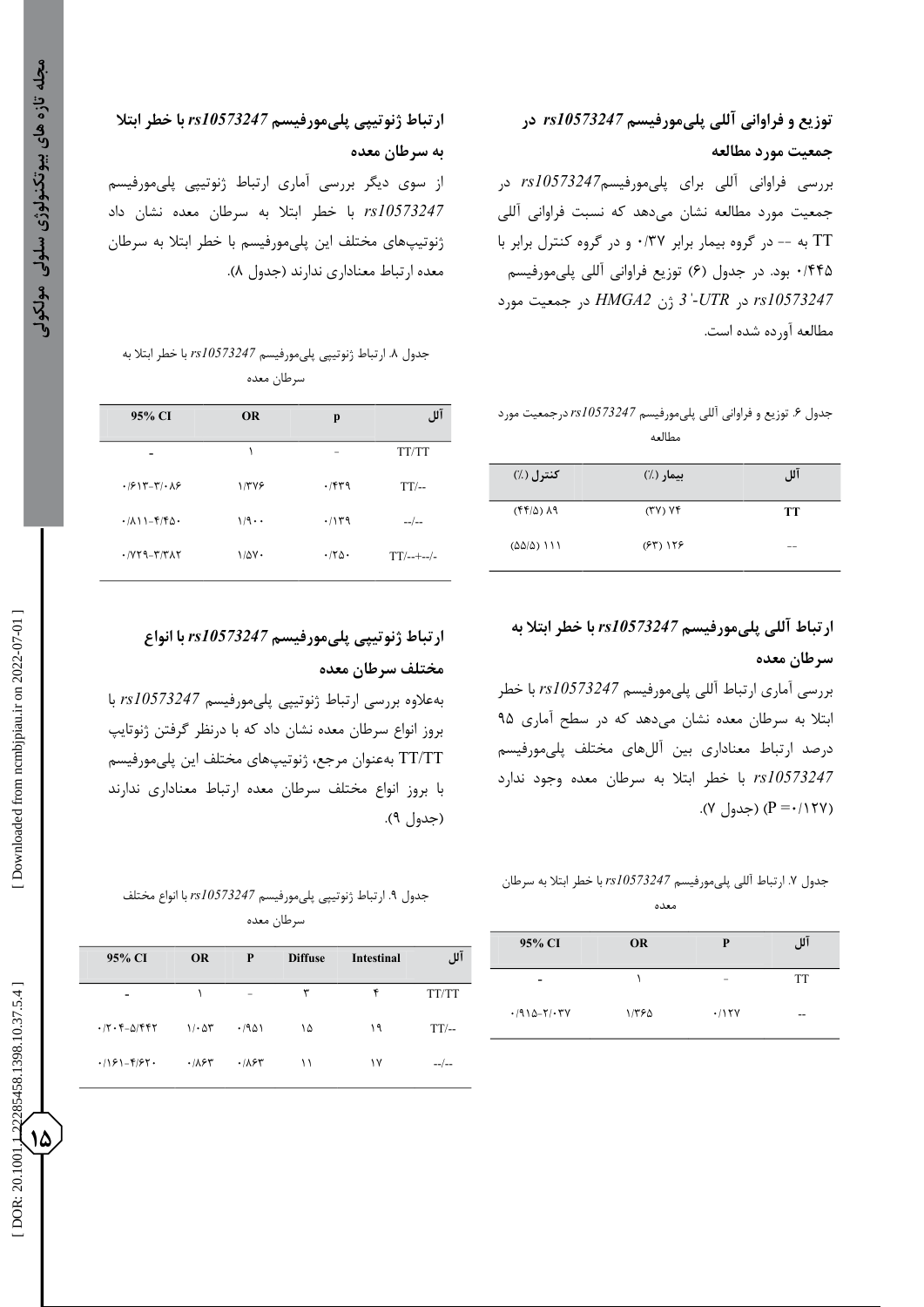## **ارتباط ژنوتیپی پلیمورفیسم** *10573247rs* **با خطر ابتال به سرطان معده در دو جنس**

همچنین مطالعه ارتباط ژنوتیپی پلیمورفیسم *10573247rs* با خطر ابتال به سرطان معده در زنان )جدول 75( و در مردان )جدول 77( نشان داد که ژنوتیپهای مختلف پلیمورفیسم *10573247rs* با خطر ابتال به سرطان معده با جنسیت ارتباط معناداری ندارند.

### جدول .75 ارتباط ژنوتیپی پلیمورفیسم *10573247rs* با خطر ابتال به سرطان معده در زنان

| 95% CI             | <b>OR</b> | P                    | بيمار | کنترل | آلل            |
|--------------------|-----------|----------------------|-------|-------|----------------|
|                    |           |                      | ٨     | ٨     | <b>TT/TT</b>   |
| $\cdot$ /٢۵۸-٢/٧۵٣ | .715      | .1YY9                | ۱۶    | ۱۹    | $TT$ --        |
| $\cdot$ /٣۶٢-۴/۴۸۰ | 1/7YT     | $\cdot$ /Y $\cdot$ Y | ۱۴    | ۱۱    | $-$ /--        |
| $\cdot$ /٣٣٢-٣/٠١٣ |           |                      | ٣٠    | ٣٠    | $TT$ /--+--/-- |

### جدول .77 ارتباط ژنوتیپی پلیمورفیسم *10573247rs* با خطر ابتال به سرطان معده در مردان

| 95% CI                                                                               | <b>OR</b>         | P                              | بيمار | کنترل | آلل          |
|--------------------------------------------------------------------------------------|-------------------|--------------------------------|-------|-------|--------------|
|                                                                                      | ١                 | $\overline{\phantom{m}}$       | ۵     | ۱۱    | TT/TT        |
| $-19A9 - V$ $-05$                                                                    | $Y/Y \cdot \cdot$ | $\cdot$ /182                   | ٣٢    | ٣٢    | $TT$ --      |
| $.105 - 9.096$                                                                       | 81117             | $\cdot$ / $\cdot$ / $\epsilon$ | ۲۵    | ۱۹    | $-$ / $-$    |
| $\cdot$ / $\Lambda$ $\cdot$ $\cdot$ $\sim$ $\cdot$ $\vee$ / $\Delta \Delta \epsilon$ | ٢/۴۵۹             | .119                           | ۵٧    | ۵۱    | $TT/---/---$ |

### **بحث**

های متعددی نشان دادهاند که ژن *2HMGA* تاکنون مطالعه بهعنوان یک آنکوژن در سرطانهای مختلف عمل کرده و بیان آن در بافتهای توموری به طور معنیداری افزایش مییابد. از طرف دیگر مشخص شده که واریانتهای مختلف ژن *2HMGA* میتوانند بهعنوان ژن هدف برای میکروRNAهای *let* و *- 7* ،*miR -125b -5p* ،*miR* مختلف به خصوص *-185 miR* در نظر گرفته شوند. این میکروRNAها بهعلت *-194*

برهمکنش مستقیم با مکانیسمهای مرتبط با سرطانزایی و پیشرفت سرطان از اهمیت خاصی برخوردار هستند. بهعنوان *miR* موجب مهار ژنهای *2HMGA*، *1DNMT*، مثال *-185 RhoA* و *42CDC* شده و مهار آنها توسط این میکروRNA میتواند مانع از گسترش فرآیندهای تومورزایی و متاستاز گردد (۲۰،۲). در همین راستا نشان داده شده که بیان *microRNA*هایی که با ژن *2HMGA* برهمکنش دارند در بافتهای توموری کاهش مییابد.

بر همین اساس در این مطالعه ارتباط پلیمورفیسم ژن قرار گرفته و محل *3 10573247rs* که در ناحیه *UTR miR* است برای اولین بار با خطر اتصال میکروRNA *-185* ابتلا به سرطان معده مورد بررسی قرار گرفت و مشخص گردید<br>که در سطح آماری ۹۵ درصد، ارتباط معناداری بین پلی-مورفیسم *10573247rs* با خطر ابتال به سرطان معده وجود ندارد. همچنین ارتباط پلیمورفیسم *10573247rs* با احتمال بروز انواع مختلف سرطان معده مورد بررسی قرار گرفت و نتایج نشان داد که ژنوتیپهای مختلف این پلیمورفیسم با بروز انواع مختلف سرطان معده نیز ارتباط معناداری ندارند. در نهایت بررسی ارتباط پلیمورفیسم *10573247rs* با احتمال بروز انواع مختلف سرطان در دو گروه مردان و زنان نشان داد<br>که در این گروهها فارغ از جنسیت ژنوتیپهای مختلف پلی-مورفیسم *10573247rs* با احتمال بروز سرطان معده ارتباط معناداری ندارد.

ین در حالی است که مطالعههای متعددی تغییر بیان ژن *2HMGA* و واریانتهای مختلف آن را در سرطانهای مختلف گزارش کردهاند.

بهعنوان مثال نشان داده شده است که در بافتهای توموری بیماران مبتلا به سرطان ریه (۱۹)، کولورکتال (۲۳،۲۲) و سرطان معده (۲۴، ۲۲) بیان ژن *HMGA2* بهصورت معناداری در مقایسه با بافتهای سالم افزایش مییابد.

با مطالعههای بیشتر مشخص شد که تغییرهای بیان *2HMGA* در سرطانهای مختلف با فعال کردن گیرنده  **مجله تازه های بیوتکنولوژی سلولی مولکولی**

جله تازه های بیوتکنولوژی سلولی مولکولی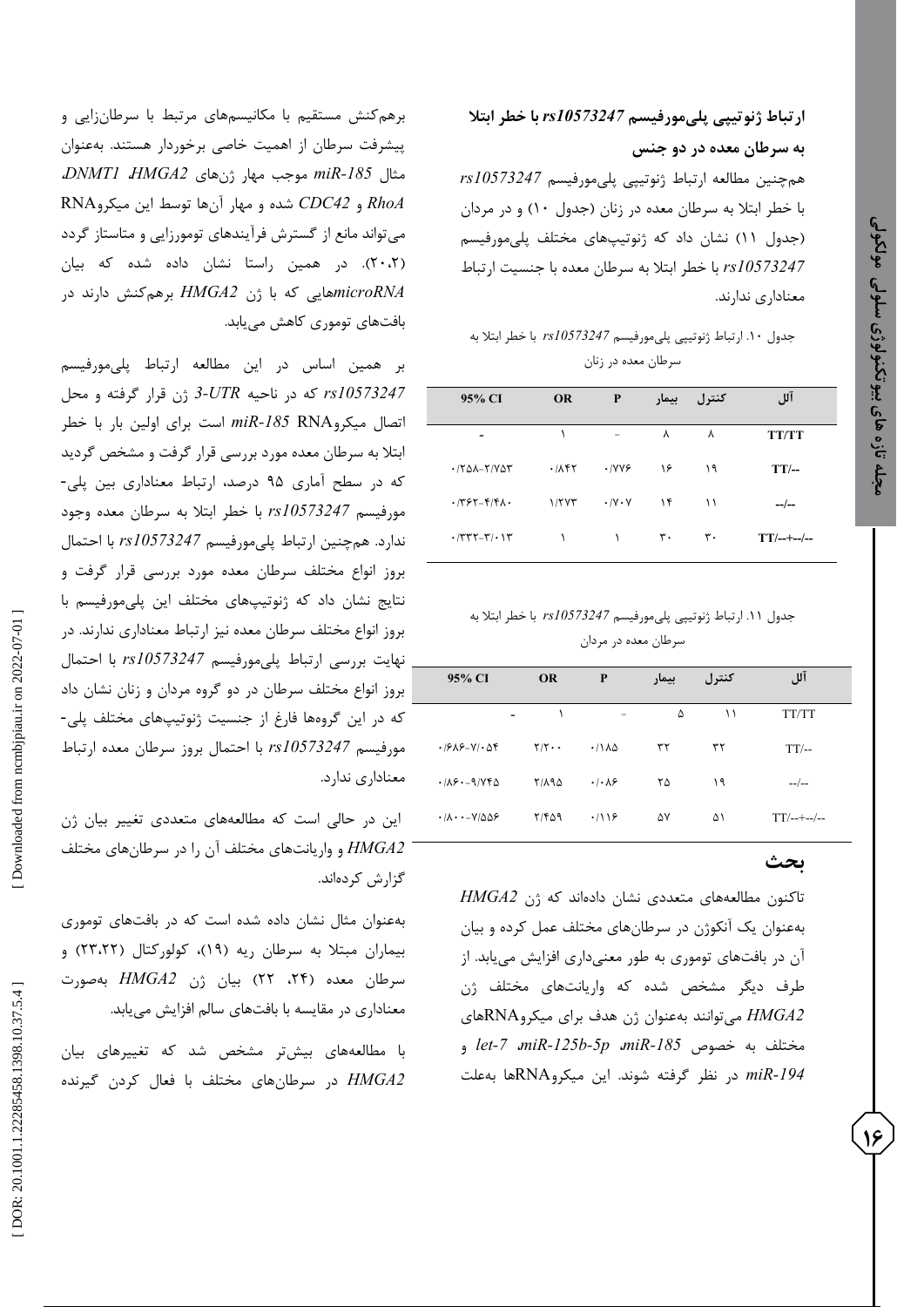، هولکولی

 [\[ DOR: 20.1001.1.22285458.1398.10.37.5](https://dorl.net/dor/20.1001.1.22285458.1398.10.37.5.4).4 ] [\[ Downloaded from ncmbjpiau.ir on 2022-0](http://ncmbjpiau.ir/article-1-1250-en.html)7-01 ] Downloaded from ncmbjpiau.ir on 2022-07-01

122285458.1398.10.37.5.4 **17** DOR: 20.100

افزایش احتمال ابتال و تهاجم بافت توموری در سرطان رحم گردد (۲۲) در حالیکه در مطالعه حاضر ارتباط معنیداری بین پلیمورفیسم *10573247rs* با خطر ابتال به سرطان معده مشاهده نگردید.

در سال 2575 مطالعه Liu و همکاران بر روی ارتباط ژن *2HMGA* و گلیوبالستوما نشان داد که وجود پلیمورفیسم *1563834rs* در ژن *2HMGA* میتواند احتمال بقای بیماران را افزایش دهد (۲۳) در حالیکه در این مطالعه پلیمورفیسم *10573247rs* با سرطان معده ارتباطی نشان نداد.

### **نتیجهگیری**

با توجه به تغییر بیان ژن *2HMGA* در سرطانهای مختلف و ارتباط واریانتهای مختلف این ژن با سرطان و عدم ارتباط مورفیسم *10573247rs* با خطر ابتال به سرطان معده در پلی این مطالعه میتوان گفت که شاید عدم ارتباط مشاهده شده ناشی از کوچک بودن حجم نمونه در این پژوهش باشد. در این راستا پیشنهاد میشود در مطالعههای بعدی از نمونههای بیشتری استفاده شود و دیگر پلیمورفیسمهای این ژن نیز بررسی گردد. بررسی همزمان اثر پلیمورفیسمهای مختلف نیز میتواند کمک کننده باشد.

### **سپاسگزاری**

این مقاله برگرفته از پایان نامه کارشناسی ارشد به شماره مصوب 79995059302573 در دانشگاه آزاد اسالمی واحد شهرکرد است. در نهایت از تمامی افرادی که در جمعآوری<br>نمونههای خون در این پژوهش یاری رساندند کمال تشکر و قدردانی را مینمایند. ، مسیر سیگنالی TGFβ را فعال کرده و در TGFβ نوع 2 نتیجه این فعال سازی، فرآیند متاستاز در سلولهای توموری و با کنترل بیان *2HGMA* بهواسطه )79 آغاز میشود ) شد )20(. hsRNA میتوان مانع از تهاجم و متاستاز سلولهای توموری

های Zha و همکاران در سال 2579 بر روی مکانیسم مطالعه اثر *2HMGA* در بیماران مبتال به سرطان معده نشان داد که β/Wnt از طریق اتصال این ژن با فعالسازی مسیر catenin- مستقیم به پروموتر ژنهای دخیل در این مسیر موجب تبدیل سلولهای اپیتلیال به سلولهای مزانشیمی شده و در نهایت<br>موجب آغاز فرآیند متاستاز میگردد (۱۵).<br>در ادامه مطالعهها مشخص شد که مهارکننده Raf کیناز می-

تواند با مهار بیان HMGA2 موجب جلوگیری از تکثیر، تهاجم<br>و متاستاز سلولهای توموری گردد (۲۲).

در سال 2571 گزارش شد که بیان باالی ژن *2HMGA* بر افزایش رگزایی در بیماران مبتال به سرطان معده نیز اثر داشته )20( و مهار مستقیم mRNA کدکننده 2HMGA miR می تواند از تهاجم و مهاجرت سلولهای توسط -495 سرطان معده جلوگیری کند )20(. حتی این پروتیئن با برهم- کنش با پروتیئن Rb بر مقاونت دارویی و نتاستاز سلولهای توموری اثر می گذارد (۲۷).

در سال 2570 مطرح شد که تغییر بیان این ژن میتواند به . عنوان بیومارکر برای تشخیص سرطان معده به کار رود (۲۸).

در بررسی اثر واریانتهای مختلف ژن *2HMGA* در ابتال به سرطان رحم نشان داده شد که اندازه توالیهای تکراری TC میتواند با احتمال ابتال به سرطان رحم مرتبط باشد. نتایج این نحقیق نشان داد که حضور واریانت TC-237 میتواند موجب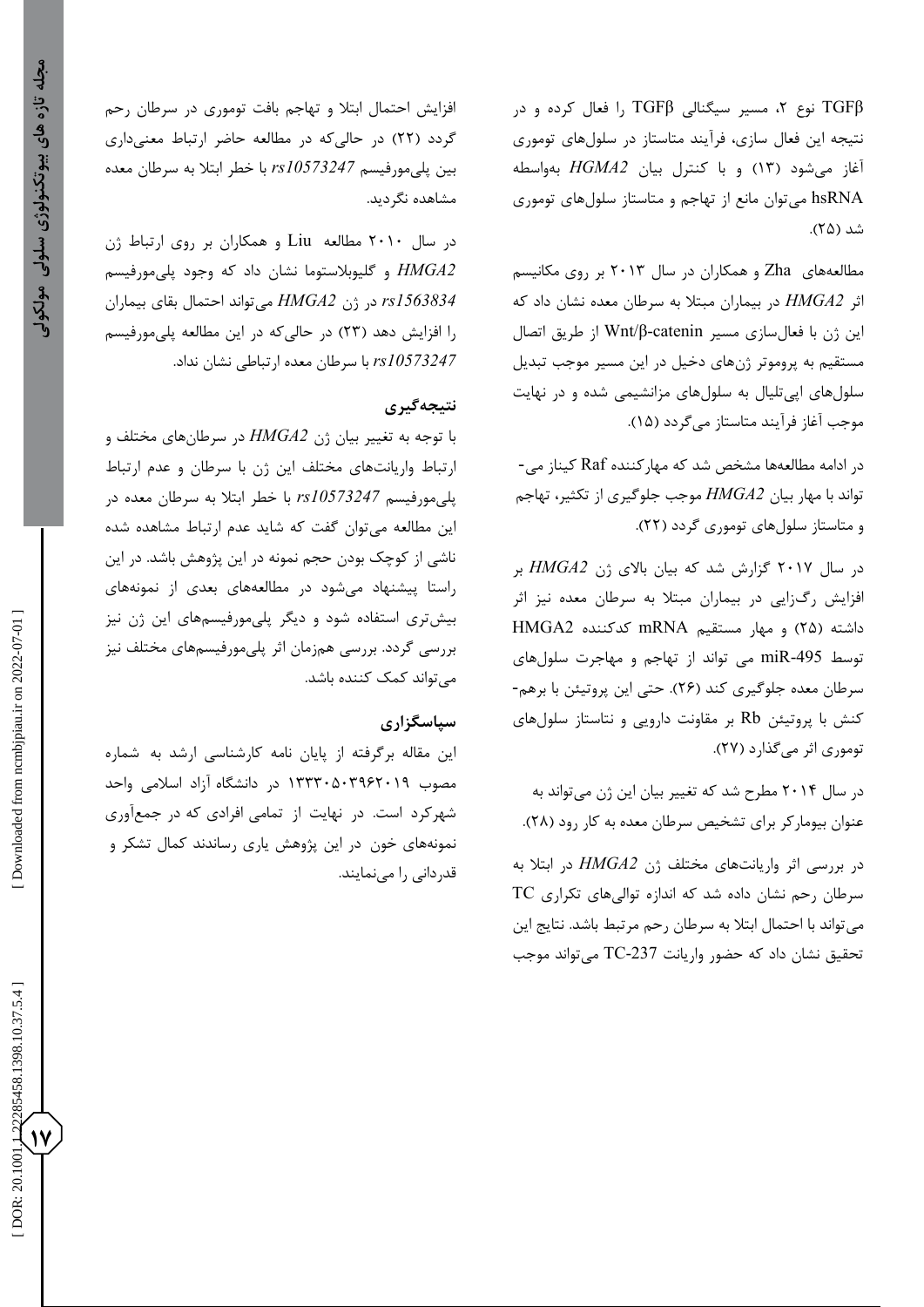**18**

1 - Jemal A, Bray F, Center M, Ferlay J, Ward E, Forman D. Global cancer statistics CA Cancer. J Clin. 2014; 61(2): 69 -90.

2 - Johnson CD, Esquela -Kerscher A, Stefani G, Byrom M, Kelnar K, Ovcharenko D, et al. The let -7 microRNA represses cell proliferation pathways in human cells. Can Res. 2007; 67(16): 7713 -22.

3 - Zabaleta J. Multifactorial etiology of gastric cancer. Cancer Epi: Meth Proto. 2012; 411 -35.

4 -. Inoue M, Tsugane S. Epidemiology of gastric cancer in Japan. Pgmj. 2005; 81(957): 419 -24.

5 - Lichtenstein P, Holm NV, Verkasalo PK, Iliadou A, Kaprio J, Koskenvuo M, et al. Environmental and heritable factors in the causation of cancer—analyses of cohorts of twins from Sweden, Denmark, and Finland. NEJM. 2000; 343(2): 78 -85.

6 - Fitzgerald R, Caldas C. Clinical implications of E -cadherin associated hereditary diffuse gastric cancer. Gut. 2004; 53(6):. 775-8.

7 -. Oliveira C, Suriano G, Ferreira P, Canedo P, Kaurah P, Mateus R, et al. Genetic screening for familial gastric cancer", Hereditary Cancer Clin Prac. 2004; 2(2): 51.

8- Croce CM. Oncogenes and cancer. NEJM. 2008; 358(5): 502 -11.

9 - Dong LM, Potter JD, White E, Ulrich CM, Cardon LR, Peters U. Genetic susceptibility to cancer: the role of polymorphisms in candidate genes. Jama. 2008; 299(20): 2423 -36.

10 -. Kwon SJ. Evaluation of the 7th UICC TNM staging system of gastric cancer. J Gas Cancer. 2011; 11(2): 78 -85.

11 -. Cui T, Leng F. Specific recognition of AT -rich DNA sequences by the mammalian high mobility group protein AT -hook 2: a SELEX study. Biochem. 2007; 46(45): 13059 -66.

12 -. Young AR, Narita M. Oncogenic HMGA2: short or small?. Genes & Dev. 2007; 21(9): 1005 -9.

13 -. Morishita A, Zaidi MR, Mitoro A, Sankarasharma D, Szabolcs M, Okada Y, et al. HMGA2 is a driver of tumor metastasis. CAN. 2013; 73(14): 4289 -99.

14 -. Sun M, Song CX, Huang H, Frankenberger CA, Sankarasharma D, Gomes S, et al. HMGA2/TET1/HOXA9 signaling pathway regulates breast cancer growth and metastasis. PNAS. 2013; 110(24): 9920 -5.

15 -. f L, Zhang J, Tang W, Zhang N, He M, Guo Y, et al. HMGA2 elicits EMT by activating the Wnt/β catenin pathway in gastric cancer. DDS. 2013; 58(3): 724 -33.

16 -. Li Y, Zhao Z, Xu C, Zhou Z, Zhu Z, You T. HMGA2 induces transcription factor Slug expression to promote epithelial-to-mesenchymal transition and contributes to colon cancer progression.J canlet. 2014; 355(1): 130 -40.

17 -. Wu J, Wang Y, Xu X, Cao H, Sahengbieke S, Sheng H, et al. Transcriptional activation of FN1 and IL11 by HMGA2 promotes the malignant behavior of colorectal cancer", Carcin. 2016; 37(5): 511 -21.

18 -. Wang J, SY Pang G, Chong S, GL Lee C. SNP web resources and their potential applications in personalized medicine. Curren Drug Met. 2012; 13(7): 978 -90.

19 -. Schork NJ, Fallin D, Lanchbury JS. Single nucleotide polymorphisms and the future of genetic epidemiology. Clin Genet. 2000; 58(4): 250 -64.

20 -. Mayr C, Hemann MT, Bartel DP. Disrupting the pairing between let -7 and Hmga2 enhances oncogenic transformation. Science. 2007; 315(5818): 1576 -9.